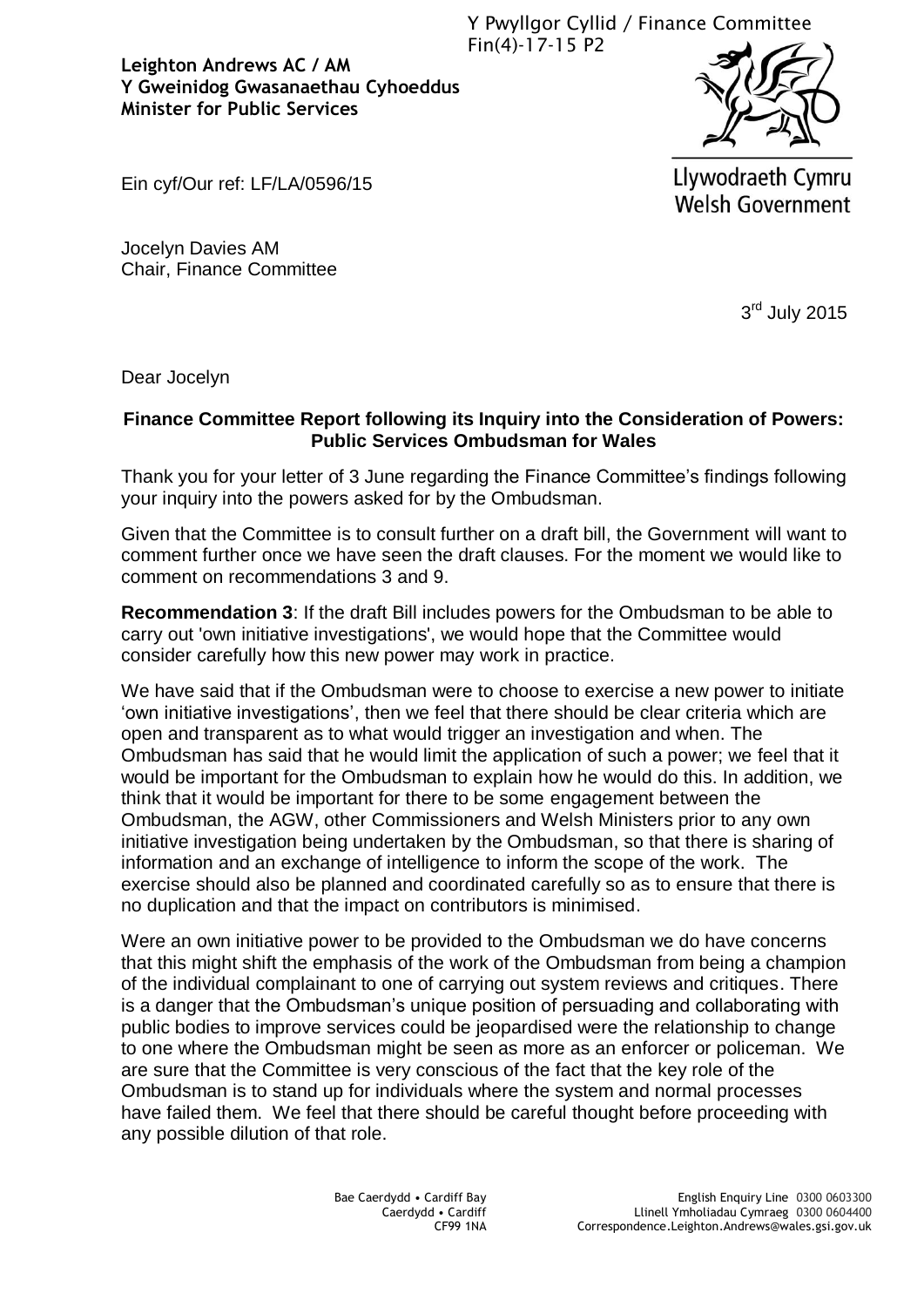**Recommendation 9:** The Government can see there is value in the introduction of a role for the Ombudsman to capture data and analyse complaint handling across Wales which in turn will assist in making and targeting improvements in the public sector. We would welcome this role.

It is also envisaged the Ombudsman could have a role in setting statutory guidance or issue a model complaints policy that would be binding on public bodies. We suggest that the Committee should approach this proposal with caution as there is a possible conflict with those public sector bodies that already have a statutory obligation to have complaints policies and procedures in place. We would invite the Committee to consider either excluding these bodies or finding another way to ensure that the Ombudsman, in issuing statutory guidance, makes allowance for the obligations these bodies already have.

In addition, the Committee will be aware of course that for this power to be effective there may be a requirement for investment in new technology and systems. Any standardisation that requires new capital investment or leads to increased new revenue expenditure would be a particular challenge in these times of financial constraint.

There are other recommendations (10, 12, 13, 14, 15, 17, and 18) not associated with the proposed new powers and which are aimed at Welsh Government. I have attached an appendix to this letter with our responses to them.

## **Auditor General for Wales**

My principal interest in the Auditor General's work relates to his audit and corporate improvement duties rather than his value for money studies. The AGW has produced some recent studies, such as those on scrutiny and financial planning which have identified examples of good practice. However, it is not clear that these reports have focused on the areas which would contribute most to our understanding of the opportunities for securing public value for public money. It would assist all those involved – the Welsh Government, the Assembly, the wider scrutiny community and the public bodies which are the subject of the reports – if there were a clearer plan for the preparation of such reports and a clearer basis for the identification and prioritisation of this work. I recognise the independence of the role which the Auditor General occupies but greater engagement could enable greater value to be derived from his work on such studies.

Yours sincerely,

**Leighton Andrews AC / AM** Y Gweinidog Gwasanaethau Cyhoeddus Minister for Public Services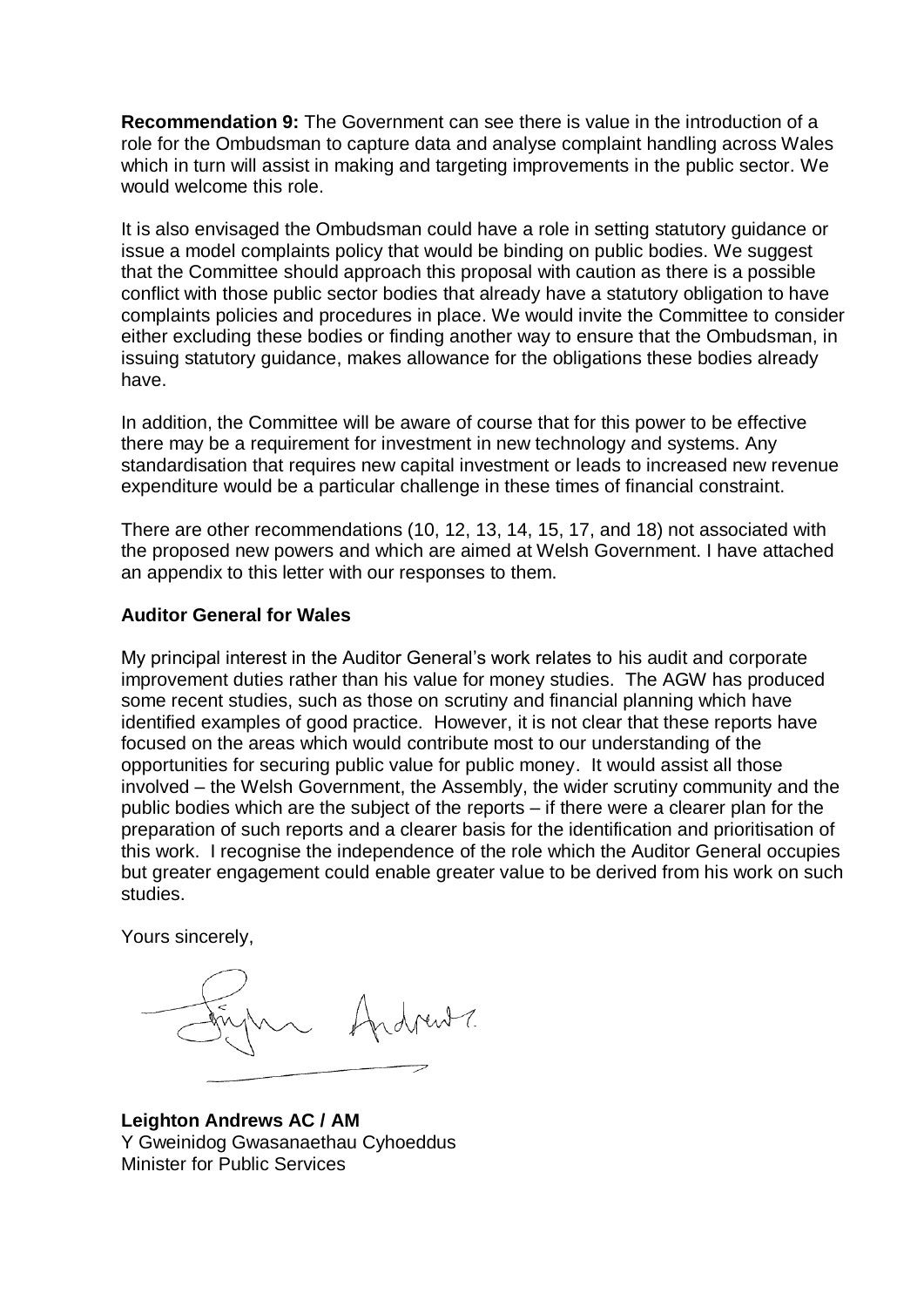## **Appendix 1**

**Welsh Government's responses to recommendations 10, 12, 13, 14, 15, 17, and 18 of the Finance Committee Report following its Inquiry into the Consideration of Powers: Public Services Ombudsman for Wales.**

**Recommendation 10** asks that any model complaints handling policy should be supported by a training programme and promotional materials for staff in public bodies.

The Welsh Government would certainly endorse that approach but does note that this would be a matter for the Ombudsman to advocate.

**Recommendation 12** asks that for patients using services provided in Private Patient Units and who have no ability to complain to any external body about their treatment, the Welsh Government should work with Health Inspectorate Wales to resolve this apparent anomaly and report back to the Committee.

HIW has confirmed that the only Private Patients Unit in Wales (the Bridgend Clinic) is regarded as a NHS site. Patients who are unhappy with a service can complain to the Health Board. If a complainant is unhappy with the Health Board's response to their complaint they would have access to the Public Service Ombudsman for Wales. If HIW were to receive a complaint relating to care in the Bridgend Clinic they would direct the complainant to the Health Board complaint processes in the first instance and have previously done so in the past.

In addition, there is a process for raising concerns about private sector providers which is akin to the NHS complaints procedure, i.e. that the provider, if they are members of the Independent Healthcare Advisory Service (IHAS), will investigate the matter first then, if they cannot resolve the issue in accordance with the IHAS Code of Practice, the complainant may access the IHAS adjudication service. The Government agrees that where the Ombudsman needs to conduct a complaint investigation that includes care provided by a private health supplier, he (the Ombudsman) should be able to do so, providing the cost is not met from the public purse.

**Recommendation 13** asks the Welsh Government to liaise with the UK Government on the European Directive on Alternative Dispute Resolution and how it will affect the Ombudsman's role.

The Government is aware of the European Directive on Alternative Dispute Resolution and that the Alternative Dispute Resolution for Consumer Disputes (Competent Authorities and Information) Regulations 2015 made by the Secretary of State as the Minister designated for the purposes of section 2(2) of the European Communities Act 1972 in relation to matters relating to consumer protection, implement most of its provisions. It is understood that the remaining provisions of the Directive will be implemented in future regulations.

The principal obligation on the UK Government under the Directive is to ensure that ADR, provided by a certified ADR entity, is available for any dispute concerning contractual obligations between a consumer and a trader, although the use of ADR is not mandatory under the Directive. The Alternative Dispute Resolution for Consumer